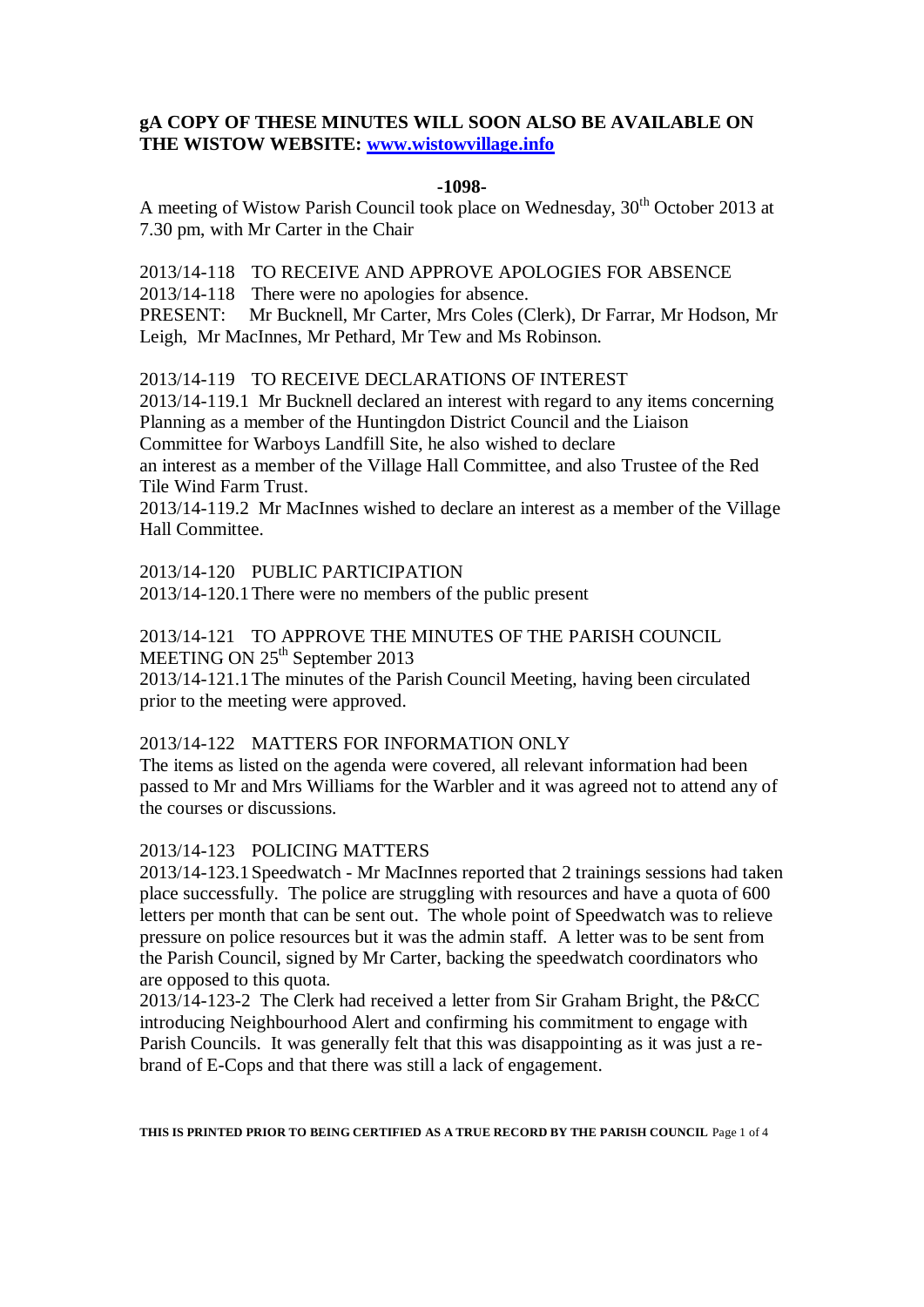2013/14-123.3 The latest crime figures for the area had been received. It was pointed out that Upwood and Raveleys includes Wyton on the Hill and there are problems there. There had been an open meeting which Mr Bucknell had attended and found very informative, the next one will be in January at Warboys.

2013/14-124 REPORTS FROM COUNTY AND DISTRICT COUNCILLORS

2013/14-124.1 Mr Tew reported that he had attended a meeting at the bridge but this appears on the agenda later.

2013/14-124.2 Mr Bucknell reported that there had been a pay award during 2013/14 but there would be no further increase in 2014/15. Savings were being identified. One Leisure in St Ives had reopened, Huntingdon Multi-storey car park was going up and the Huntingdon West Road was on schedule and on budget. 2013/14-124.3Mr Pethard had nothing further to report.

2013/14-125 FINANCE

a) to approve the financial statement and cashflow prediction for 2013/14 2013/14-125.1This had been circulated to Councillors present prior to the meeting, and was unanimously agreed.

b) to approve payment of outstanding amounts :

| Playground rent                                           | £100.00 |
|-----------------------------------------------------------|---------|
| McCreadie & Sons, ditch clearance $\text{\pounds}1386.00$ |         |
| Playground Inspection Co                                  | £ 71.94 |

c) Income of £1103.28 from allotment rents.

d) Further precept discussion would take place next month but initial thoughts are to request the same amount.

## 2013/14-126 CORRESPONDENCE

2013/14-126.1Ongoing correspondence regarding proposed savings at HDC, Mr Bucknell reported that all District Councillors have been asked to identify areas where savings can be made. A total of £2.6m is to be saved.

2013/14-126.2 It was agreed that no donation would be made to Victim Support. 2013/14-126.3 & 4, no action required.

2013/14-127 TO CONSIDER ANY PLANNING APPLICATIONS RECEIVED 2013/14-127.11301594TREE works to trees at Thatched Cottage, Church Street was recommended for approval as it represented responsible maintenance to the trees. 2013/14-127.2 Any request for training on Planning and policies would be postponed until the New Year due to workloads and reorganization in the Planning Dept.

**THIS IS PRINTED PRIOR TO BEING CERTIFIED AS A TRUE RECORD BY THE PARISH COUNCIL** Page 1 of 4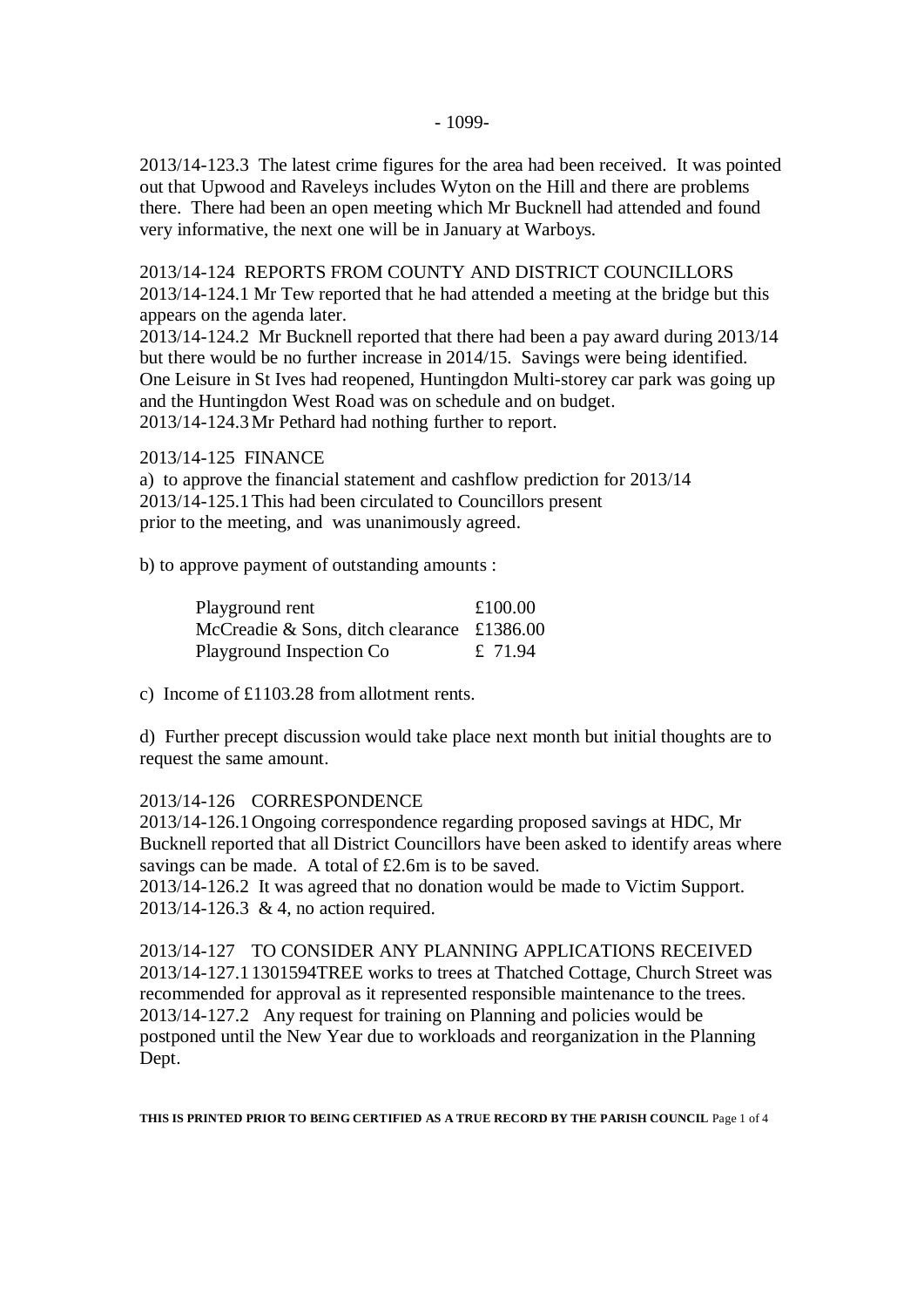#### 2013/14-128 HIGHWAY WARDEN'S REPORT

2013/14-128.1Our request for improved signage at Oaklands Avenue/Close had been rejected by HDC as existing signage was deemed adequate.

2013/14-128.2 Mr Tew, Mr Bucknell and Mr Leigh had met with representatives from Highways regarding the replacement of the 'slow' sign at the Bridge. Due to the high cost of replacement it was not considered necessary to replace the solar sign, a larger 'give way' could be installed. It had been suggested that the Parish Council could purchase their own signs and options were to be sent round by Mr Bucknell for discussion at the next meeting with a view to providing signs which will deter speeding through the village. Cost for a battery powered sign would be in the region of £2500 and once installed would be maintained by Highways. There had also been an informal discussion on Broughton crossroads and Highways would look at the issues.

2013/14-128.3 & 4, These items were noted.

2013/14-128.5 There had been complaints from another parish regarding about speeding on the B1040 through the Toll. Road markings were missing and there was concern that the winter would bring more accidents. The Police were going to carry out speed checks on that stretch but it was suggested that we write to Highways to bring the issues to their attention and to request the replacement of cats eyes/road markings. Miss Robinson would email her contact.

#### 2013/14-129 MAINTENANCE ISSUES

2013/14-129.1 Playground, Leisure Logs had been contacted but no response had been received. The Clerk would continue to chase. There is still an empty bin case at the playground, Mr MacInnes would arrange its removal. The path was still full of weeds and it was agreed that Mr MacInnes would purchase the necessary equipment to keep on top of this problem – sprayer and weed killer. He would ensure it was stored according to regulations and take the necessary precautions when spraying. 2013/14-129.2 Bus Shelter, it was proving impossible to get quotes for the work. Five builders had been contacted and none responded, three were from the village. Mr Hodson knew some builders and provide their details to the Clerk.

2013/14-129.3 A playground inspection had been carried out and a report received. Mr Carter would look at the issues when he carried out his inspection for discussion at the next meeting.

2013/14-129.4 With a view to ensuring risk assessments and bin emptying is carried out, the Clerk will bring a form and had it out at each meeting to the person responsible for that month.

 $2013/14-129.5 \& 6$  The Clerk had received a response from Luminus regarding ownership of the land and the trees at Oaklands Close but it did not make sense as they advised that the land was privately owned and a patch at the rear belonged to the Parish Council. The Clerk had therefore been in touch with HDC who had a different view but in order to double check Mr Bucknell would be able to have sight of the HDC boundaries map which would then enable us to pass on correct information. 2013/14-129.7 The Clerk would contact Mr and Mrs Juggins about the dangerous guttering on their barn.

**THIS IS PRINTED PRIOR TO BEING CERTIFIED AS A TRUE RECORD BY THE PARISH COUNCIL** Page 3 of 4